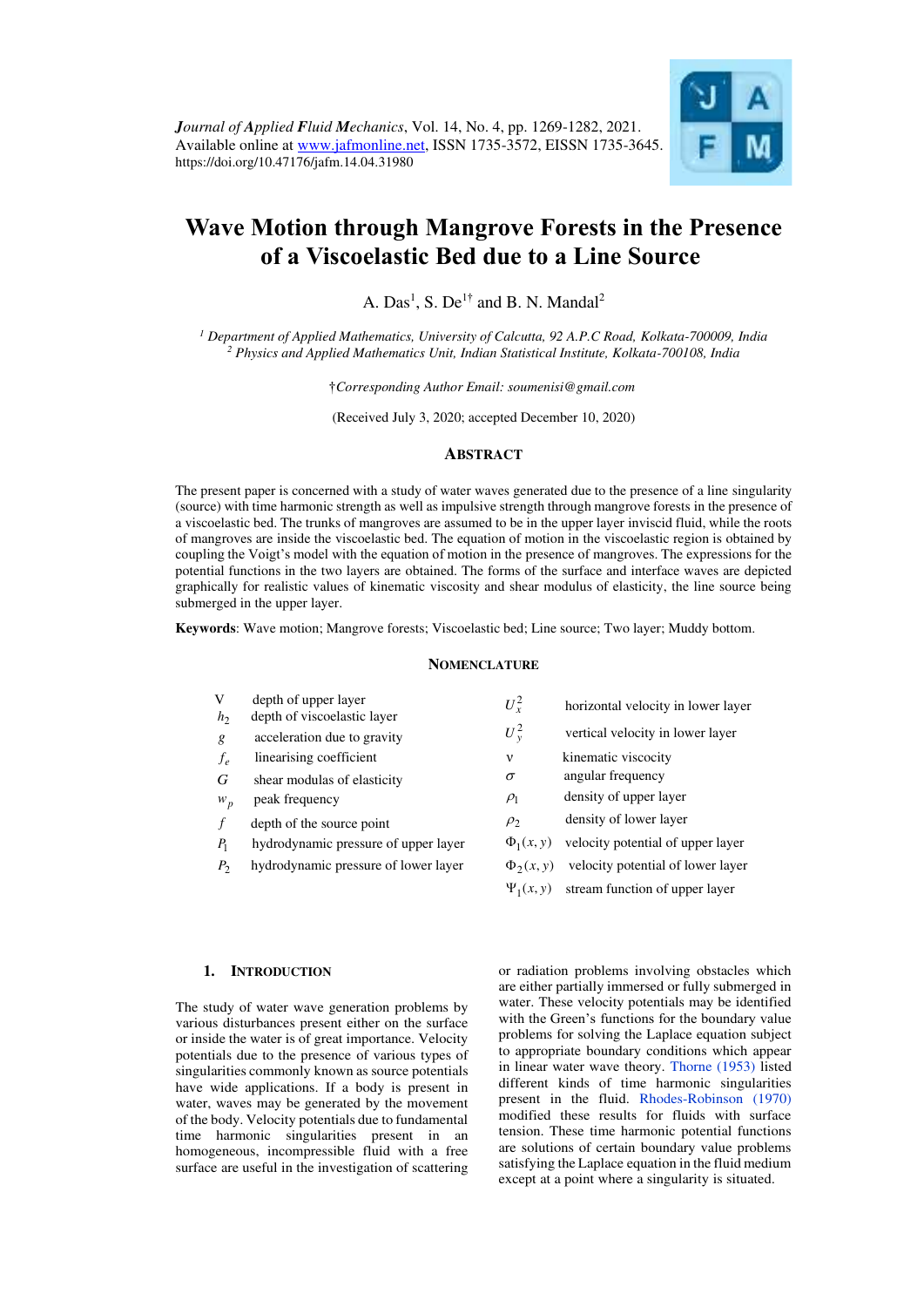The technique of using flow singularities to model floating and submerged bodies has been enormously successful in marine hydrodynamics when irrotational (potential) flow is assumed. Since in inviscid theory the only boundary condition on a solid surface is impermeability, a streamline and a solid surface are one and the same thing. The linearity of the governing equation (Laplace equation) allows one to use a distribution of singularities to satisfy boundary conditions on a solid body, for instance using panel methods. The technique is computationally far cheaper than solving the corresponding boundary value problem with the full equations of motion while still giving satisfactory results for description of wave–body interactions (cf. [Newman \(2018\);](#page-13-2) [Faltinsen \(1993\)\)](#page-12-0). The submerged oscillatory source is thus recognized as an elementary solution for linearized water waves governed by Laplace equation and the first mathematical solutions were given b[y Kochin \(1952,](#page-12-1) [1967\)](#page-12-1) also see the review article by [Wehausen and](#page-13-3)  [Laitone \(1960\).](#page-13-3) The linearized water wave radiation problem for an oscillating submerged line source in an inviscid shear flow with a free surface was considered by [Ellingsen and Tyvand \(2016\).](#page-12-2) The effect of a small undulation at the bottom of a laterally unbounded ocean covered with an ice sheet, on the waves generated by an oscillating line source submerged in water was considered by [Banerjea](#page-12-3) *et al*[. \(2011\).](#page-12-3) The traditional linearized free-surface conditions were used on both the sea surface and the mudwater interface by Zilman *et al*[. \(1996\). T](#page-13-4)he mud was modeled as a linear viscoelastic substance. The numerical test cases presented in that publication were applicable to an air-cushion vehicle (ACV) traveling over the sea with a muddy bottom, an ACV traveling over mud alone and a ship traveling in a sea with a muddy bottom.

Behera *et al*[. \(2018\)](#page-12-4) recently have described in some detail the background to model mangrove forests as a fluid layer above a viscoelastic bed while studying wave propagation through mangrove forests. For the sake of completeness, this is also briefly mentioned here. It is widely believed that mangrove forests provide coastal protection and they worked as bioshields during many marine hazards. After the December 2004 tsunami, a study performed by [Kathiresan and Rajendran \(2005\)](#page-12-5) in coastal hamlets along the southeast coast of India shows the importance of mangrove forests in coastal area protection. However, some reports state that mangrove forests and tsunami damage has no direct linkage. Gedan *et al*[. \(2011\)](#page-12-6) concluded that wetlands cannot protect shorelines in all scenarios and some man-made structures are also needed along with the wetlands. Since most of the data based analysis suggests that mangrove forests play a key role in coastal protection, many authors have focused on assessing tsunami wave attenuation and flow patterns around the plants. Physical models such us cylinders, disposed in uniform and organized arrangements have been frequently used to determine dissipation capacity of mangroves[. Massel](#page-13-5)  *et al*[. \(1999\)](#page-13-5) developed a mathematical model to predict the attenuation of wind induced random surface waves in the mangrove forest by replacing the nonlinear term with the linear one. Later, this model was used by Hadi *et al*[. \(2003\)](#page-12-7) to analyze surface wave attenuation in two types of mangrove forests i.e Rhizophora and Ceriops forests. Both these studies show that the rate of wave energy attenuation depends strongly on the density of the forests, diameter of mangrove roots and trunks. [Brinkman \(2006\)](#page-12-8) developed a predictive model of propagation through nonuniform forests in water of finite depth[. Vo-Luong and Massel \(2008\)](#page-13-6) developed a model for arbitrary depth of a nonuniform mangrove forest where they used a modified mild slope equation for modeling the changing water depth within mangrove forest.

Huang *et al*[. \(2011\)](#page-12-9) investigated the characteristics of the wave height reduction by performing a numerical experiment and simulation regarding the tsunami–vegetation interaction. Ismail *et al*[. \(2012\)](#page-12-10)  tested prototype Rhizophora mangrove forests formed by three different parts: canopy, trunk and root. Their study concretes the fact that their is a strong influence of forest density and width on wave damping. Also Irtem *et al*[. \(2009\)](#page-12-11) tested cylindrical timber sticks to study tsunami run-up reduction. The same runs were performed considering artificial trees. Tang *et al*[. \(2013\)](#page-13-7) studied the damping effect on solitary water wave run-up due to vegetated seabed. Their study reveals that vegetation can effectively reduce solitary wave propagation velocity and that solitary wave run-up is decreased with increase of plant height in water and also diameter and stem density. For periodic waves[, Mei](#page-13-8)  *et al*[. \(2014\)](#page-13-8) established the semi-analytical model for predicting the wave attenuation by specific configurations of cylinder array, e.g. an infinitely long forest belt. Liu *et al*[. \(2015\)](#page-12-12) developed a mathematical model for small-amplitude periodic waves propagating through an aquatic forest within a finite extent. Maza *et al*[. \(2015\)](#page-13-9) investigated the influence of solitary wave steepness, vegetation density and vegetation arrangement on tsunami wave attenuation using a three dimensional numerical approach based on IHFOAM. Most of these studies focuses on the effects of the vegetation near the shoreline while assuming the bottom surface of the mangrove forest to be an impermeable rigid bed.

When waves are attenuated in coastal waters, the mechanism of energy dissipation generally involves some form of bottom interaction. It is evident that as waves propagate over the sea bed, small deflections can be induced in the sea bed by itself. Associated with such deflections, there is inevitably some dissipation of water wave energy due to internal friction within the sea bed.

To analyze wave attenuation over a region with soft mud bottom [Dalrymple and Liu \(1978\)](#page-12-13) considered the bottom as a viscous fluid. Later [Macpherson](#page-12-14)  [\(1980\)](#page-12-14) considered the bottom as viscoelastic bed and derived a dispersion relation from which the rates of wave attenuation and sea bed deflections were computed[. Hsiao and Shemdin \(1980\) c](#page-12-15)onsidered the same problem but in their study they considered the pressure to be continuous[. Ng and Zhang \(2007\),](#page-13-10) [Liu](#page-12-12)  [and Chan \(2007\)](#page-12-12) contributed notably on the study of water wave propagation over the viscoelastic bed.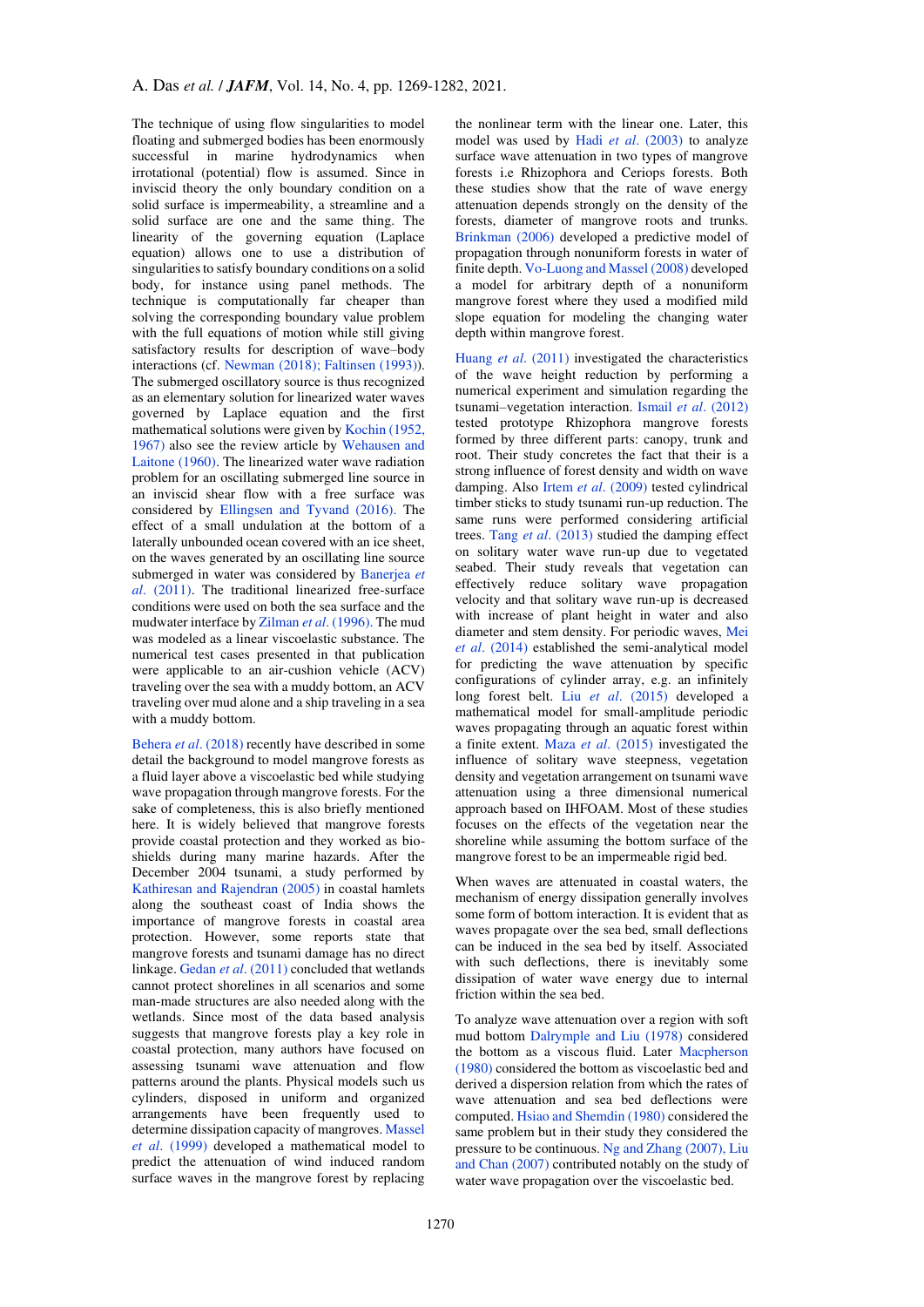Inspired by the success of flow singularities in irrotational flow, we have studied generation of water waves due to the presence of two types of source, one is a time-harmonic line source and another is an impulsive source present in the upper layer consisting of mangrove forests. This can be mathematically viewed as an initial and/or boundary value problem for the potential function (source potential) satisfying Laplace equation in the fluid except at a point where the source is present with appropriate boundary conditions. The lower layer has been considered to be a viscoelastic medium. The expressions for the potential functions in the two layers are determined and the surface and interface profiles are presented graphically. We hope our study will be helpful for further studies on wave attenuation through mangrove forests using linear theory.

# **2. FORMULATION**

A schematic sketch to explain the configuration of the problem is given in the following figure 1. Here the *y-*axis is taken vertically downwards and *x*-axis is in the horizontal direction with  $y = 0$  representing the mean free surface. The fluid domain consists of a upper layer of homogeneous inviscid water of density  $\rho_1$  and depth  $h_1$  bounded below by a viscoelastic fluid layer of depth  $h_2$  and density  $\rho_2$ . It is assumed that the trunks of the mangroves are in the upper layer  $(0 < y < h_1)$  while the roots are in the viscoelastic bed  $(h_1 < y < h_2)$  which is bounded below by an impermeable rigid flat bottom. The only external force acting on the system is the force due to gravity. The motion in the fluid is generated due to a line singularity in the upper fluid. The mathematical formulation in both the regions is represented as follows (cf. Behera *et al*[. \(2018\)\)](#page-12-4).

#### **Upper region:**

The motion in the fluid domain in the upper region is irrotational and incompressible. Thus the velocity potential  $\Phi_1$  (for upper region) satisfies the twodimensional equation

$$
\nabla^2 \Phi_1 = 0 \tag{1}
$$

everywhere except at the point of singularity (0, f),  $0 < y < h_1$ ,  $-\infty < x < \infty$ , together with the Bernoulli equation

$$
\frac{\partial \Phi_1}{\partial t} + f_e w_p \Phi_1 + \frac{P_1}{\rho_1} = g y
$$
\n
$$
\text{in } 0 < y < h_1, -\infty < x < \infty \tag{2}
$$

where  $P_1$  is hydrodynamic pressure,  $w_p$  is the peak frequency and  $f_e$  is the linearised coefficient associated with the energy dissipation characterized by  $f_e w_p U_1$  ( $U_1$  is the velocity vector) and *g* is the acceleration due to gravity. In the calculations of  $f_e$ ,



**Fig. 1. Configuration of the problem.** 

the simplified assumption of rigid bottom is used as an alternative of viscoelastic bed, due to the very small value of the linearising coefficient  $f_{\rho}$ compared to viscous drag inside the viscoelastic layer. The details of the linearisation procedure and determination of the coefficient  $f_e$  are given in Appendix B of Massel *et al*[. \(1999\).](#page-13-5) At the mean free surface  $y = 0$ , the linearized kinematic condition yields

$$
\frac{\partial \eta_1}{\partial t} = \frac{\partial \Phi_1}{\partial y} \text{ on } y = 0,
$$
\n
$$
-\infty < x < \infty,
$$
\n
$$
(3)
$$

Where  $\eta_1(x,t)$  is the the upper layer surface depression.

The dynamic condition at  $y = 0$  yields

$$
\frac{\partial \Phi_1}{\partial t} + f_e w_p \Phi_1 = g \eta_1 \text{ on } y = 0,
$$
\n
$$
-\infty < x < \infty.
$$
\n
$$
(4)
$$

Combining the kinematic and dynamic condition as in Eqs, (3) and (4) the boundary condition on the mean free surface is obtained as

$$
\frac{\partial^2 \Phi_1}{\partial t^2} + f_e w_p \frac{\partial \Phi_1}{\partial t} = g \frac{\partial \Phi_1}{\partial y} \text{ on } y = 0,
$$
\n
$$
-\infty < x < \infty.
$$
\n
$$
(5)
$$

#### **Lower region:**

In the lower layer, the governing equations within the viscoelasatic medium are based on Voigt's model and the main advantage of this is that the governing equations have been reduced to the form of the linearised Navier-Stokes equations for a viscous fluid as discussed in [Macpherson \(1980\).](#page-12-14) The viscoelastic bed is assumed to be homogeneous in this study. Since this layer is incompressible the linear two dimensional equations for small disturbance in the absence of mangrove may be expressed as

$$
\frac{\partial^2 \xi^x}{\partial t^2} = -\frac{1}{\rho_2} \frac{\partial^2 P_2}{\partial x^2} + \nu \frac{\partial}{\partial t} \left( \frac{\partial^2 \xi^x}{\partial x^2} \right) + \frac{G}{\rho_2} \frac{\partial^2 \xi^x}{\partial x^2}, \quad (6)
$$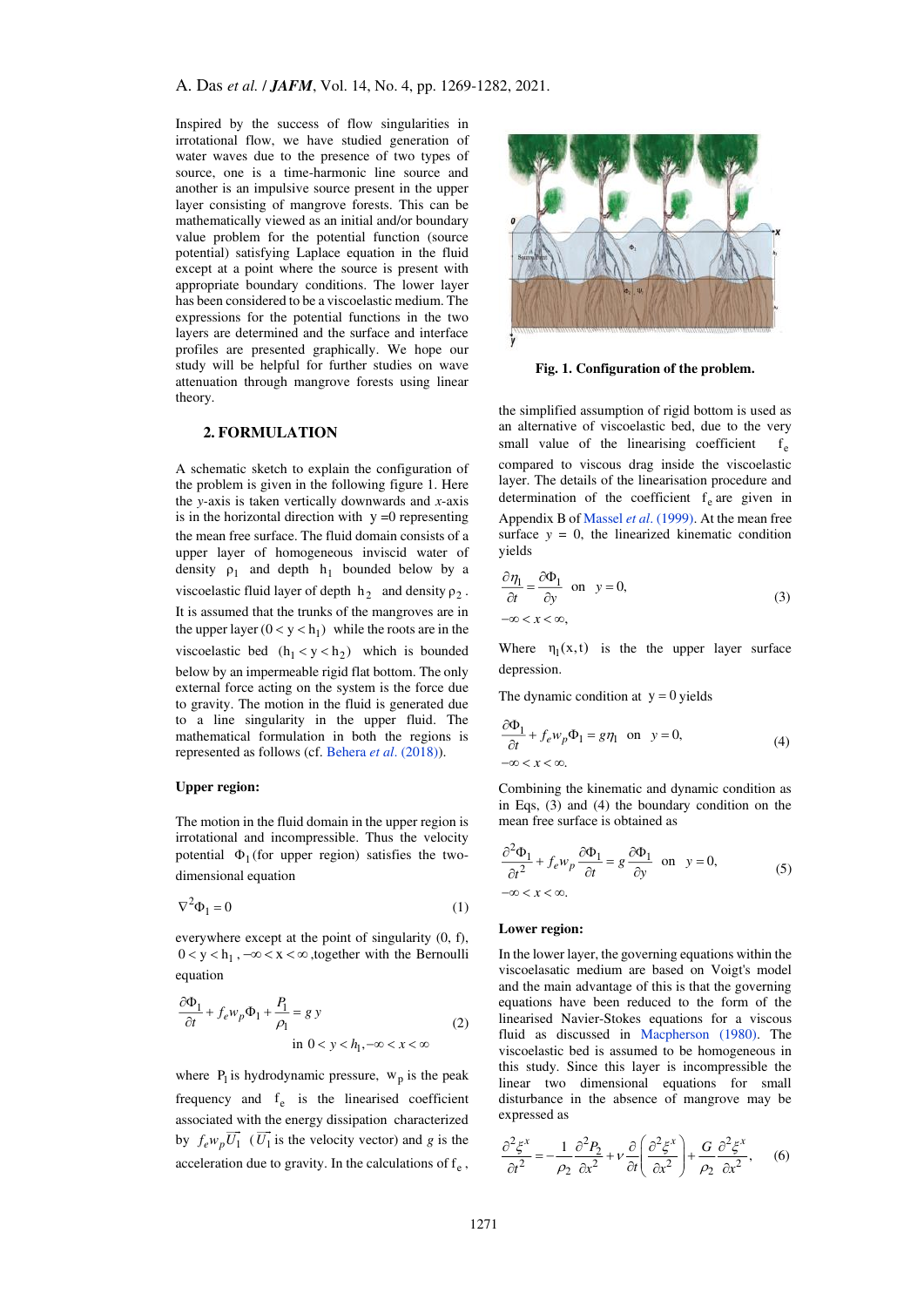$$
\frac{\partial^2 \xi^y}{\partial t^2} = -\frac{1}{\rho_2} \frac{\partial^2 P_2}{\partial y^2} + v \frac{\partial}{\partial t} \left( \frac{\partial^2 \xi^y}{\partial y^2} \right) + \frac{G}{\rho_2} \frac{\partial^2 \xi^y}{\partial y^2} + g, (7)
$$

where  $(\xi^x, \xi^y)$  is the displacement of the particle,  $P_2$  is the pressure distribution,  $g$  is the vertical acceleration due to gravity, *G* is the shear modulus of elasticity and <sup>ν</sup> is the kinematic viscosity.

In the presence of roots and trunks of the mangroves in this viscoelastic medium, a friction term has to be incorporated in the governing equations as in [Hadi](#page-12-7) *et al*[. \(2003\).](#page-12-7) The modified governing equations are,

$$
\frac{\partial^2 \xi^x}{\partial t^2} = -\frac{1}{\rho_2} \frac{\partial^2 P_2}{\partial x^2} + v \frac{\partial}{\partial t} \left( \frac{\partial^2 \xi^x}{\partial x^2} \right)
$$
  
+ 
$$
\frac{G}{\rho_2} \frac{\partial^2 \xi^x}{\partial x^2} - f_e w_p \frac{\partial \xi^x}{\partial t},
$$
  

$$
\frac{\partial^2 \xi^y}{\partial t^2} = -\frac{1}{\rho_2} \frac{\partial^2 P_2}{\partial y^2} + v \frac{\partial}{\partial t} \left( \frac{\partial^2 \xi^y}{\partial y^2} \right)
$$
  
+ 
$$
\frac{G}{\rho_2} \frac{\partial^2 \xi^y}{\partial y^2} - f_e w_p \frac{\partial \xi^y}{\partial t} + g
$$
(9)

2  $\partial y^2$ 

 $\rho$ 

where  $f_e, w_p$  are defined earlier.

Continuity equation is given by

$$
\frac{\partial U_2^x}{\partial x} + \frac{\partial U_2^y}{\partial y} = 0\tag{10}
$$

where  $U_2 = (U_2^x, U_2^y)$  is the velocity component in the lower region. Now, within the viscoelastic medium, the particle velocities can be expressed in terms of scalar functions  $\Phi_2(x, y, t)$  and  $\Psi_2(x, y, t)$ given by (cf. [Lamb \(1932\)\)](#page-12-16)

$$
U_2^x = \frac{\partial \Phi_2}{\partial x} + \frac{\partial \Psi_2}{\partial y} \text{ and } U_2^y = \frac{\partial \Phi_2}{\partial y} - \frac{\partial \Psi_2}{\partial x}.
$$
 (11)

Here  $\Phi_2$  denotes the velocity potential and  $\Psi_2$ denotes the stream function.Moreover, the linearized Bernoulli equation of this region is analogous to that of upper region and can be written as

$$
\frac{\partial \Phi_2}{\partial t} + \frac{P_2}{\rho_2} + f_e w_p \Phi_2 = gy
$$
\n
$$
\text{in } h_1 < y < h_2, -\infty < x < \infty
$$
\n(12)

where  $P_2$  is the pressure within this region. It may be mentioned that the Bernoulli equation relates the velocity potential with pressure, the pressure depends only on  $\Phi_2$ , it does not depend on  $\Psi_2$ . As the velocity is continuous at the interface, the linearized kinematic condition at the mean interface is given by

$$
\frac{\partial \eta_2}{\partial t} = U_1^{\,y} = U_2^{\,y} \quad \text{on } y = h_1, -\infty < x < \infty,\tag{13}
$$

where  $U_1$  and  $U_2$  are the corresponding vertical velocities of upper layer and lower layer. Expressing the velocities in terms of scalar function, we have,

$$
\frac{\partial \eta_2}{\partial t} = \frac{\partial \Phi_2}{\partial y} - \frac{\partial \Psi_2}{\partial x} = \frac{\partial \Phi_1}{\partial y}
$$
\n
$$
\text{on } y = h_1 - \infty < x < \infty,\tag{14}
$$

where  $\eta_2$  is the viscoelastic bed depression. In the absence of surface tension normal stress at the mean viscoelatic bed  $y = h_1$  must be continuous. Therefore

$$
\left(P_2 - 2\rho_2 v_s \frac{\partial U_2^y}{\partial y}\right) - P_1 = 0 \text{ on } y = h_1,
$$

so that

$$
P_2 - P_1 = 2\rho_2 v_s \frac{\partial U_2^y}{\partial y} \quad \text{on } y = h_1.
$$
 (15)

The vanishing of the shear stress yields

$$
\frac{\partial U_2^x}{\partial y} + \frac{\partial U_2^y}{\partial x} = 0 \quad \text{on } y = h_1.
$$
 (16)

Eliminating the pressure and velocity terms by the scalar functions, we get

$$
2\frac{\partial^2 \Phi_2}{\partial x \partial y} + \frac{\partial^2 \Psi_2}{\partial y^2} - \frac{\partial^2 \Psi_2}{\partial x^2} = 0 \text{ on } y = h_1.
$$
 (17)

$$
\left(\rho_2 \frac{\partial \Phi_2}{\partial t} - \rho_1 \frac{\partial \Phi_1}{\partial t}\right) + 2\rho_2 v_s \left(\frac{\partial^2 \Phi_2}{\partial y^2} - \frac{\partial^2 \Psi_2}{\partial x \partial y}\right) + f_e w_p \left(\rho_2 \Phi_2 - \rho_1 \Phi_1\right) = g \left(\rho_2 - \rho_1\right) \eta_2
$$
\n
$$
\text{on } y = h_1.
$$
\n(18)

The final condition, vanishing of the horizontal and vertical velocities at the rigid horizontal bed is given by

$$
\frac{\partial \Phi_2}{\partial x} + \frac{\partial \Psi_2}{\partial y} = 0 \text{ and } \frac{\partial \Phi_2}{\partial y} - \frac{\partial \Psi_2}{\partial x} = 0
$$
\n
$$
\text{on } y = h_1 + h_2.
$$
\n(19)

#### **3. METHOD OF SOLUTION**

## **Case - 1 (Time harmonic source)**

Here, it is assumed that a time harmonic line source is present at the point  $(0, f)$ . Therefore,

$$
\Phi_1 \to \log r e^{-i\sigma t} \quad \text{as} \quad r = \sqrt{x^2 + y^2} \to 0,\tag{20}
$$

Then the motion can be considered to be simple harmonic with frequency  $\sigma$ , so that the velocity potentials (of the upper and lower fluids) are time harmonic too. Therefore, Eq. (5) can be written as

$$
\frac{\partial \phi_1}{\partial y} = -\frac{\sigma^2}{g} \left( 1 + i f_e w_p \right) \phi_1 \text{ on } y = 0,
$$
\n
$$
-\infty < x < \infty.
$$
\n(21)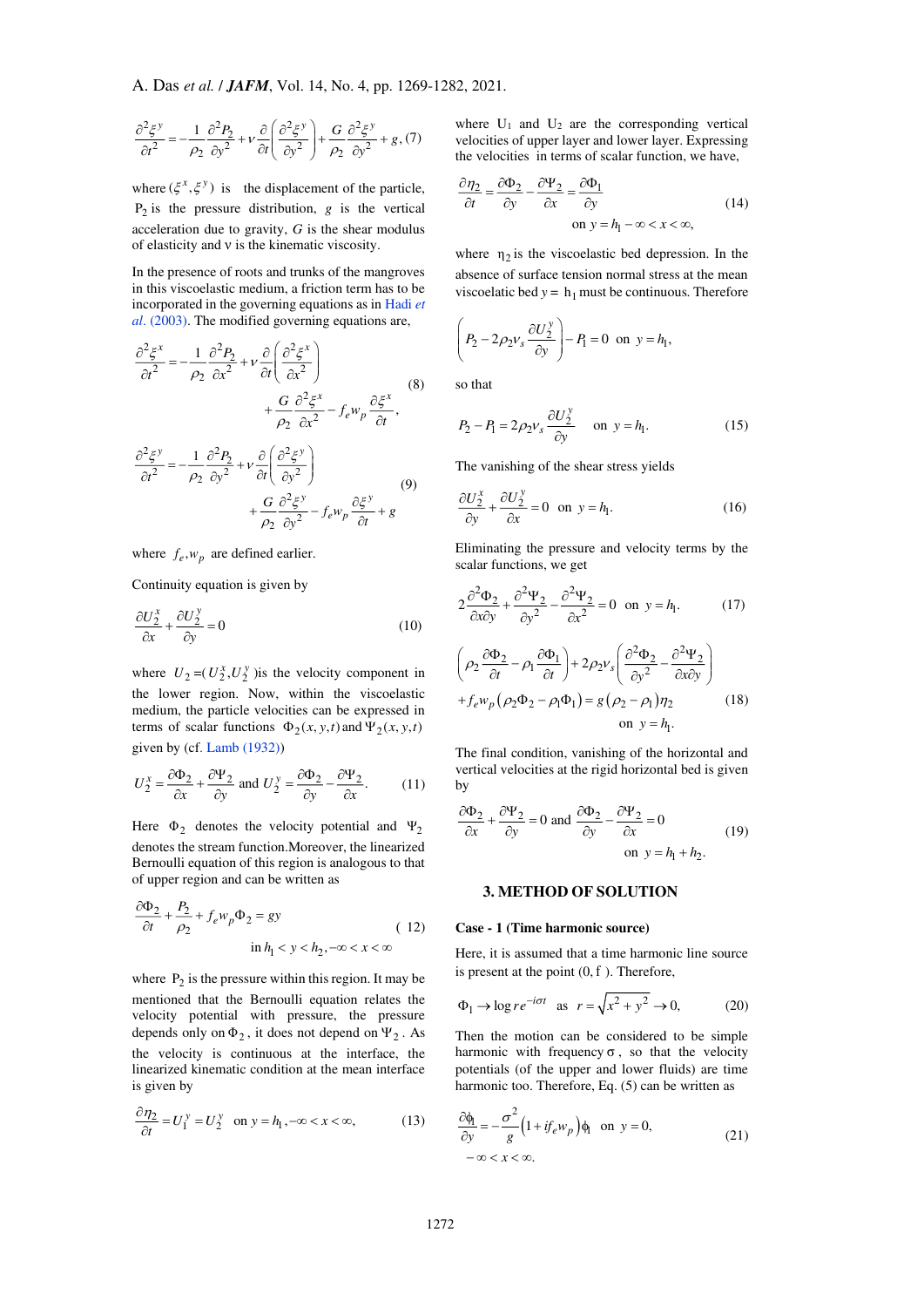where  $\Phi_1 = Re[\phi_1 e^{-i\sigma t}]$ . The frequencies  $\sigma$  and  $w_p$ are different in general. The complex valued potential  $\phi$  satisfies the Laplace equation

$$
\nabla^2 \phi_l = 0 \tag{22}
$$

By virtue of the time harmonic property of the motion, Eqs. (8) and (9) can be further simplified as

$$
\frac{\partial U_2^x}{\partial t} = -\frac{1}{\rho_2} \frac{\partial P_2}{\partial x} + v_s \nabla^2 U_2^x - f_e w_p U_2^x, \tag{23}
$$

$$
\frac{\partial U_2^{\,y}}{\partial t} = -\frac{1}{\rho_2} \frac{\partial P_2}{\partial y} + \nu_s \nabla^2 U_2^{\,y} - f_e w_p U_2^{\,y} + g \tag{24}
$$

where  $(U_2^x, U_2^y) = \left(\frac{\partial \xi^x}{\partial t}, \frac{\partial \xi^y}{\partial t}\right)$  $U_2^x, U_2^y$  =  $\left(\frac{\partial \xi^x}{\partial t}, \frac{\partial \xi^y}{\partial t}\right)$  $\left(\frac{\xi^x}{\xi^y}, \frac{\partial \xi^y}{\xi^y}\right)$  is the velocity vector

of the viscoelastic fluid particle and  $v_s = v + i \frac{\sigma}{\sigma \rho_2}$ .  $v_s = v + i \frac{G}{\sigma \rho}$ 

Using Eqs. (11) in Eqs. (10), (23) and (24), the governing equations of motion can be expressed in terms of scalar functions  $\Phi_2(x, y, t)$  and  $\Psi_2(x, y, t)$ as

$$
\nabla^2 \Phi_2 = 0 \text{ and } \nu_s \nabla^2 \Psi_2 = \frac{\partial \Psi_2}{\partial t} + f_e w_p \Psi_2.
$$
 (25)

Since the scalar functions  $\Phi_2(x, y, t)$  and  $\Psi_2(x, y, t)$ are time harmonic with frequency  $σ$  these equation reduce to

$$
\nabla^2 \phi_2 = 0 \text{ and } \nabla^2 \psi_2 = \alpha \psi_2,\tag{26}
$$

where 
$$
\Phi_2 = Re[\Phi_2 e^{-i\sigma t}], \Psi_2 = Re[\psi_2 e^{-i\sigma t}]
$$
 and  
\n $\alpha = \frac{f_e w_p - i\sigma}{v_s}$ . The details of this derivation is  
\nprovided in the Appendix of Behera *et al.* (2018).  
\nIntroducing a characteristic length *h*, characteristic

time  $\sqrt{\frac{h}{g}}$ , we define the dimensionless quantities as,

$$
\overline{x} = \frac{x}{h}, \ \overline{y} = \frac{y}{h} \ \overline{t} = t \sqrt{\frac{g}{h}}, \ \overline{t} = \frac{t}{h}, \ \overline{h_1} = \frac{h_1}{h}, \ \overline{h_2} = \frac{h_2}{h},
$$
\n
$$
\overline{\phi_i} = \frac{\phi_i}{h\sqrt{gh}}, \ \overline{\psi} = \frac{\psi}{h\sqrt{gh}}, \ s = \frac{\rho_1}{\rho_2},
$$
\n
$$
= \frac{t}{h} = \frac{G}{\sqrt{gh}} \ \frac{V}{\sqrt{gh}}
$$

 $\overline{f} = \frac{f}{h}, \overline{G} = \frac{G}{\rho_2 gh}, \overline{v} = \frac{v}{\sqrt{gh^3}}$ *h*  $\rho_2 gh$   $\sqrt{gh}$  $\frac{G}{\rho_2 gh}$ ,  $\overline{V} = \frac{V}{\sqrt{gh^3}}$  Using the fact that

 $\Phi_i = Re[\phi_i e^{-i\sigma t}], \Psi_2 = Re[\psi_2 e^{-i\sigma t}]$  and removing the bars, the dimensionless quantities satisfy

$$
\nabla^2 \phi_1 = 0 \quad \text{for } 0 < y < h_1, -\infty < x < \infty \tag{27}
$$

everywhere except at the point of singularity (0, *f*),

$$
\frac{\partial \phi_1}{\partial y} = -\sigma^2 (1 + if_e w_p) \phi_1 \text{ on } y = 0
$$
  

$$
-\infty < x < \infty,
$$
 (28)

$$
\nabla^2 \phi_2 = 0 \text{ for } h_1 < y < h_2, \ -\infty < x < \infty,\tag{29}
$$

$$
\nabla^2 \psi_2 = \alpha \psi_2 \text{ for } h_1 < y < h_2, \ -\infty < x < \infty,\tag{30}
$$

$$
\frac{\partial \phi_2}{\partial y} - \frac{\partial \psi_2}{\partial x} = \frac{\partial \phi_1}{\partial y} \text{ on } y = h_1,
$$
 (31)

$$
2\frac{\partial^2 \phi_2}{\partial x \partial y} + \frac{\partial^2 \psi_2}{\partial y^2} - \frac{\partial^2 \psi_2}{\partial x^2} = 0
$$
  
on  $y = h_1, -\infty < x < \infty$ , (32)

$$
(s-1)\frac{\partial \phi_1}{\partial y} - \sigma^2 \left(1 + i \frac{f_e w_p}{\sigma}\right) (\phi_2 - s\phi_1)
$$
  
+2v<sub>s</sub>(-i\sigma)  $\left(\frac{\partial^2 \phi_2}{\partial y^2} - \frac{\partial^2 w_2}{\partial x \partial y}\right) = 0$  on  $y = h_1$ , (33)

$$
\frac{\partial \phi_2}{\partial x} + \frac{\partial \psi_2}{\partial y} = 0 \text{ and } \frac{\partial \phi_2}{\partial y} - \frac{\partial \psi_2}{\partial x} = 0 \text{ on } y = h_1 + h_2. \quad (34)
$$

To solve the boundary value problem governed by the Eqs. (27), (29) and (30), the velocity potential can be expressed following [Thorne \(1953\)](#page-13-0) as

$$
\phi_1 = \log \frac{r}{r_1} + \int_0^\infty [A(k)\cosh k(h_1 - y) + B(k)\sinh ky] \cos kx dk,
$$
\n(35)

$$
\psi_2 = \int_0^\infty [E(k)\cosh l(h_1 + h_2 - y) + F(k)\sinh l((h_1 + h_2 - y))] \sin kx dk,
$$
\n(36)

$$
\Phi_2 = \int_0^\infty [G(k)\cosh k(h_1 + h_2 - y) + H(k)\sinh k((h_1 + h_2 - y))] \cos kx dk \tag{37}
$$

where  $l = \sqrt{k^2 + \alpha}$ ,  $r_1 = \sqrt{x^2 + (y + f)^2}$ . Using the boundary conditions (34)  $\phi_2$  can be written as

$$
\Phi_2 = \int_0^\infty \left[-\left(\frac{l}{k}\right) F(k) \cosh k(h_1 + h_2 - y) - F(k) \sinh k((h_1 + h_2 - y))\right] \cos kx dk
$$
\n(38)

Here  $A(k)$ ,  $B(k)$ ,  $E(k)$ ,  $F(k)$  are unknown functions and are determined by using the boundary conditions.

Condition (32) yields

$$
E(k) = -\frac{(l^2 + k^2)\sinh l h_2 - 2lk \sinh k h_2}{(l^2 + k^2)\cosh l h_2 - 2k^2 \cosh k h_2} F(k)
$$
 (39)

From (28) we obtain,

$$
A(k) = \frac{k}{k \sinh kh_1 - \sigma^2 \left(1 + i \frac{f_e w_p}{\sigma}\right) \cosh kh_1} B(k)
$$

$$
- \frac{2e^{-kf}}{k \sinh kh_1 - \sigma^2 \left(1 + i \frac{f_e w_p}{\sigma}\right) \cosh kh_1}.
$$
(40)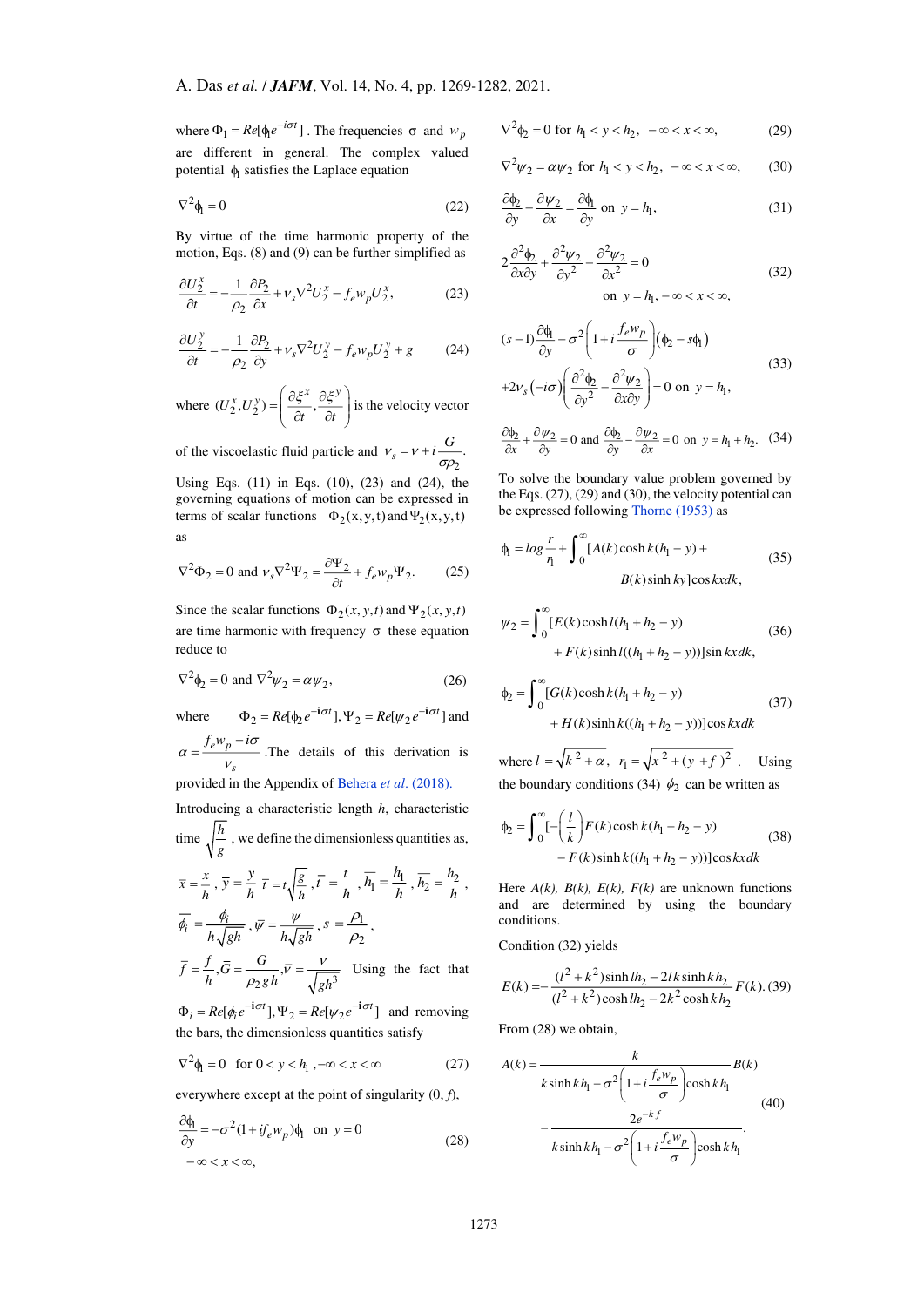Finally, we obtain

$$
\phi_1 = \log \frac{r}{r_1}
$$
\n
$$
+ \int_0^\infty \frac{a(k)\cosh k(h_1 - y) + b(k)\sinh ky}{\Delta(k)\nu(k)} \cos kx dk.
$$
\n(41)

Where

$$
a(k) = \alpha \left( l \sinh kh_2 \cosh lh_2 - k \sinh lh_2 \cosh kh_2 \right)
$$
  

$$
\left( 2s\sigma^2 \left( 1 + i \frac{f_e w_p}{\sigma} \right) \sinh k(f - h_1) - 2(s - 1)k \cosh k(f - h_1) \right)
$$
  

$$
\cosh k(f - h_1) - 2k \cosh k(f - h_1) \left( A \cosh kh_2 \cosh lh_2 - B \sinh kh_2 \sinh lh_2 + C \right),
$$

$$
b(k) = \alpha \left( l \sinh kh_2 \cosh lh_2 - k \sinh lh_2 \cosh kh_2 \right)
$$
  
\n
$$
\left( 2s\sigma^2 \left( 1 + i \frac{f_e w_p}{\sigma} \right) e^{-kf} + 2\sigma^2 \left( 1 + i \frac{f_e w_p}{\sigma} \right)
$$
  
\n
$$
\times se^{-kh_1} \sinh kf - 2(s-1)e^{-kh_1} \sinh kf \right)
$$
  
\n+2{B sinh kh\_2 sinh lh\_2 - A cosh kh\_2 cosh lh\_2  
\n-C}{e^{-kh\_1} \sinh kf,

$$
\Delta(k) = s\alpha\sigma^2 \left(1 + i\frac{f_e w_p}{\sigma}\right) kl \sinh kh_2 \cosh lh_2
$$

+
$$
(s-1)\alpha kl \cosh kh_1 \sinh kh_2 \cosh lh_2 + s\sigma^2
$$
  
\n $\times \left(1 + i\frac{f_e w_p}{\sigma}\right) l\alpha \sinh kh_1 \sinh kh_2 \cosh lh_2$   
\n $-s\sigma^2 \left(1 + i\frac{f_e w_p}{\sigma}\right) k^2 \alpha \sinh lh_2 \cosh kh_2 n$   
\n $\times \cosh kh_1 - s\sigma^2 \left(1 + i\frac{f_e w_p}{\sigma}\right) k\alpha \sinh kh_1 n$   
\n $\times \sinh lh_2 \cosh kh_2 + k\coshkh_1 (A \cosh kh_2 n)$ 

 $\times \cosh l h_1 - B \sinh k h_2 \sinh l h_2 + C$ ,

With

$$
A = \sigma^2 \left( 1 + i \frac{f_e w_p}{\sigma} \right)
$$
  
\n
$$
\times (l^2 + k^2) \frac{l}{k} - 2v_s(-i\sigma)kl(l^2 + 3k^2),
$$
  
\n
$$
B = \sigma^2 \left( 1 + i \frac{f_e w_p}{\sigma} \right)
$$
  
\n
$$
\times (l^2 + k^2) - 2v_s(-i\sigma)k^2(3l^2 + k^2),
$$
  
\n
$$
C = 2v_s(-i\sigma)kl(l^2 + 3k^2) - 2\sigma^2 \left( 1 + i \frac{f_e w_p}{\sigma} \right)lk,
$$
  
\n
$$
v(k) = k \sinh kh_1 - \sigma^2 \left( 1 + i \frac{f_e w_p}{\sigma} \right) \cosh kh_1
$$

and

$$
\Phi_2 = 2s\sigma^2 \left( 1 + i \frac{f_e w_p}{\sigma} \right) \left( \int_0^\infty \frac{\sinh k (h_1 + h_2 - y)}{\Delta(k) v(k)} \right)
$$
  
\n
$$
\times \cos kx (k \cosh k (f - h_1) - \sinh k f v(k))
$$
  
\n
$$
((l^2 + k^2) \times \sinh l h_2 - 2k l \sinh k h_2) dk
$$
  
\n
$$
- \int_0^\infty \frac{\cosh k (h_1 + h_2 - y) \cos kx}{k \Delta(k) v(k)}
$$
  
\n
$$
\times (k l \cosh k (f - h_1) + l v(k) \sinh k f)((l^2 + k^2)
$$
  
\n
$$
\times \cosh l h_2 - 2k^2 \cosh k h_2) dk
$$
, (42)

$$
\psi_2 = 2s\sigma^2(1 + i\frac{f_e w_p}{\sigma}) \left(\int_0^\infty \frac{\sinh l(h_1 + h_2 - y)}{\Delta(k)v(k)}\right) \tag{43}
$$

$$
\times \cos kx(k \cosh k(f-h) - v(k) \sinh kf) ((l^2 + k^2)
$$
  

$$
\times \cosh lh_2 - 2k^2 \cosh kh_2) dk - \int_0^\infty \frac{\cosh l(h_1 + h_2 - y)}{\Delta(k)v(k)}
$$
  

$$
\times \cos kx(k \cosh k(f-h) + v(k) \sinh kf) ((l^2 + k^2)
$$
  

$$
\times \sinh lh_2 - 2kl \sinh kh_2) dk.
$$

From the normalized form of the Eq. (4), the normalized surface elevation is obtained as

$$
\eta_1(x,t) = Re \left[ (f_e w_p - i\sigma) \right]
$$
\n
$$
\int_0^\infty \left( 2\alpha (l \sinh kh_2 \cosh lh_2 - k \sinh lh_2 \right)
$$
\n
$$
\cosh kh_2) (s\sigma^2 \left( 1 + i \frac{f_e w_p}{\sigma} \right) \sinh k (f - h_1)
$$
\n
$$
-(s-1)k \times \cosh k (f - h_1))
$$
\n
$$
-2k \cosh k (f - h_1) (A \cosh kh_2 \cosh lh_2 \right)
$$
\n
$$
-B \sinh kh_2 \sinh lh_2 + C)
$$
\n
$$
\frac{\cosh kh_1 \cos kx}{\Delta(k)v(k)} dk e^{-i\sigma t}.
$$
\n(44)

Normalized interface elevation h2 can be computed from the equation

$$
\eta_2(x,t) = Re \left[ \frac{1}{(s-1)} \left( \frac{\partial \Phi_2}{\partial t} - s \frac{\partial \Phi_1}{\partial t} + 2v_s \left( \frac{\partial^2 \Phi_2}{\partial y^2} - \frac{\partial^2 \Psi_2}{\partial x \partial y} \right) + f_e w_p (\Phi_2 - s\Phi_1) \right) \right] (x, h_1, t).
$$
 (45)

## **Case-2(Source of impulsive strength)**

 Here it is considered that a line source of impulsive strength is present at (0,*f*). Therefore

$$
\Phi_1 \to \delta(t) \log r \text{ as } r = \sqrt{x^2 + y^2} \to 0. \tag{46}
$$

The initial conditions are given by

$$
\Phi_i = 0, \Psi_2 = 0, \frac{\partial \Phi_i}{\partial t} = 0, \frac{\partial \Psi_2}{\partial t} = 0, \text{at } t = 0.
$$
 (47)

Δ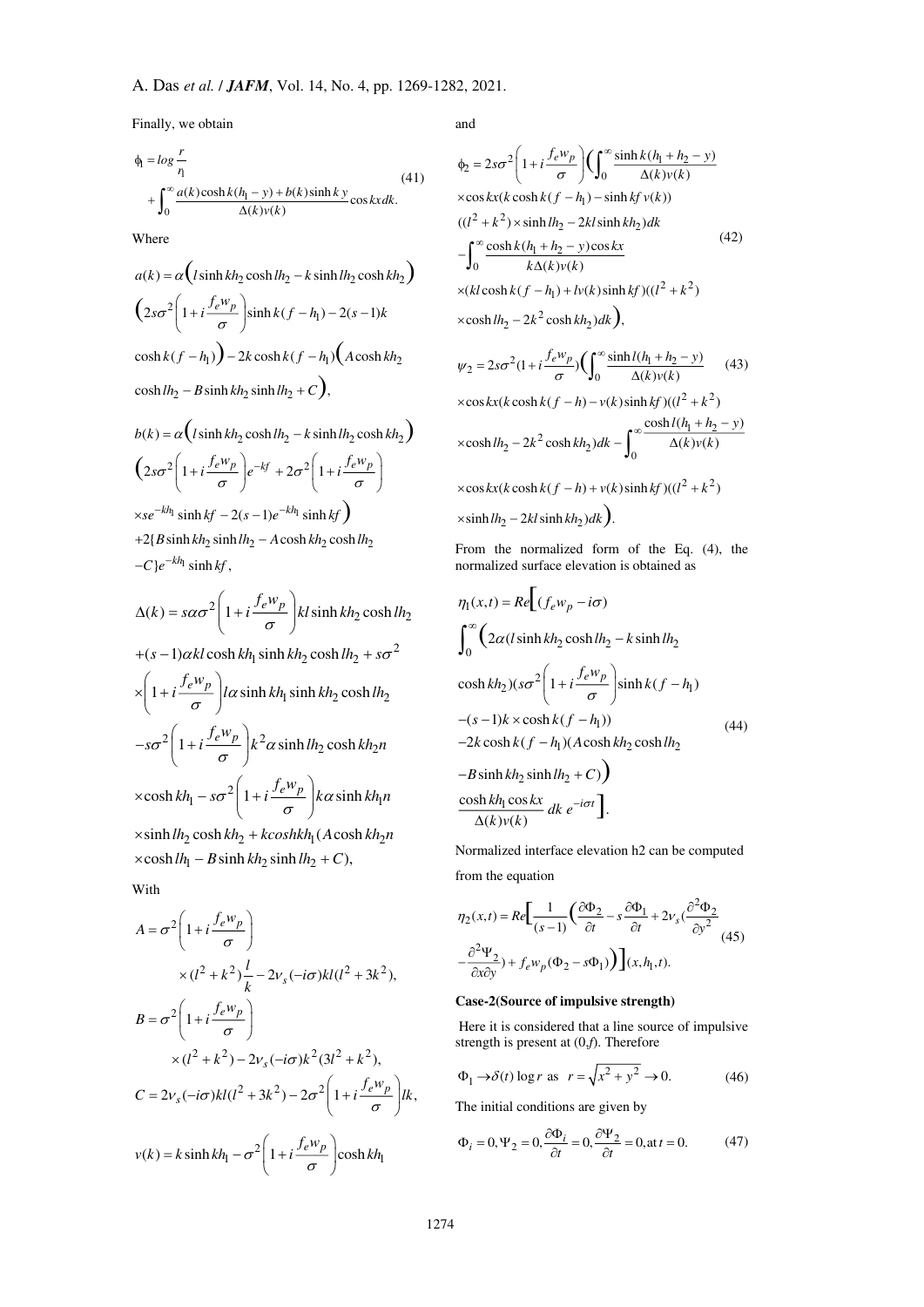Let, 
$$
\tilde{\phi}_t(x, y, p) = \int_0^\infty \Phi_t(x, y, t) e^{-pt} dt
$$
 and

 $\tilde{\psi}_2(x, y, p) = \int_0^\infty \Psi_2(x, y, t)e^{-pt}dt$  be the Laplace transforms of  $\Phi_i, \Psi_2$  respectively. Taking Laplace transform of non-dimensional form of Eq. (1), (5), (46) and (11), we have

$$
\nabla^2 \tilde{\phi}_1 = 0 \text{ for } 0 < y < h_1, -\infty < x < \infty \tag{48}
$$

everywhere except at the point of singularity (0,*f*),

$$
\frac{\partial \tilde{\phi}}{\partial y} = p(p + f_e w_p) \tilde{\phi} \quad \text{on } y = 0 \ -\infty < x < \infty,\tag{49}
$$

$$
\tilde{\phi}_1 \to \log r \text{ as } r = \sqrt{x^2 + y^2} \to 0,
$$
\n(50)

$$
\tilde{U}_{2}^{x} = \frac{\partial \tilde{\phi}_{2}}{\partial x} + \frac{\partial \tilde{\psi}_{2}}{\partial y} \text{ and } \tilde{U}_{2}^{y} = \frac{\partial \tilde{\phi}_{2}}{\partial y} - \frac{\partial \tilde{\psi}_{2}}{\partial x}, \qquad (51)
$$

where  $\hat{U}_2^x$  and  $\hat{U}_2^y$  are the Laplace transform of  $U_2^x$  and  $U_2^y$  respectively. Now, Eq. (8) can be written as

$$
\frac{\partial U_2^x}{\partial t} = -\frac{1}{\rho_2} \frac{\partial P_2}{\partial x} + v \nabla^2 U_2^x
$$
  
+ 
$$
\frac{G}{\rho_2} \nabla^2 \left( \int_0^t U_2^x(t') dt' \right) - f_e w_p U_2^y.
$$
 (52)

Taking Laplace transform of Eq. (52) we have

$$
p\tilde{U}_{2}^{x} = -\frac{1}{\rho_{2}} \frac{\partial P_{2}}{\partial x} + v \nabla^{2} \tilde{U}_{2}^{x}
$$
  
 
$$
+ \frac{G}{\rho_{2}} \nabla^{2} (\frac{1}{p} \tilde{U}_{2}^{x}) - f_{e} w_{p} \tilde{U}_{2}^{x}.
$$
 (53)

Similarly, Laplace transform of Eq. (9) yields

$$
p \tilde{U}_{2}^{x} = -\frac{1}{\rho_{2}} \frac{\partial \tilde{P}_{2}}{\partial x} + \tilde{v}_{s} \nabla^{2} \tilde{U}_{2}^{x} - f_{e} w_{p} \tilde{U}_{2}^{x}
$$
 (54)

where  $\tilde{v}_s = v + \frac{g}{\rho_2 p}$ . *G*  $\tilde{v}_s = v + \frac{\sigma}{\rho_2 p}$ . Introducing the scalar functions from Eq.  $(51)$  into Eqs.  $(53)$  and  $(54)$  we have

$$
\nabla^2 \tilde{\phi}_2 = 0 \text{ and } \tilde{v}_s \nabla^2 \tilde{\psi}_2 = \tilde{\alpha} \tilde{\psi}_2
$$

where  $\tilde{\alpha} = \frac{f_e w_p + p}{r}$ . *s*  $\tilde{\alpha} = \frac{f_e w_p + p}{\tilde{v}_e}$ . Taking Laplace transform of non-dimensional form of Eq. (14), (17), (18) and (19) we get

$$
\frac{\partial \tilde{\Phi}_2}{\partial y} - \frac{\partial \tilde{\psi}_2}{\partial x} = \frac{\partial \tilde{\Phi}_1}{\partial y} \text{ on } y = h_1, -\infty < x < \infty,\qquad (56)
$$

$$
2\frac{\partial^2 \tilde{\Phi}_2}{\partial x \partial y} + \frac{\partial^2 \psi \tilde{\psi}_2}{\partial y^2} - \frac{\partial^2 \tilde{\psi}_2}{\partial x^2} = 0
$$
  
on  $y = h_1, -\infty < x < \infty$ , (57)

$$
(s-1)\frac{\partial \tilde{\phi}_1}{\partial y} - p(p + f_e w_p)(\tilde{\phi}_2 - s\tilde{\phi}_1)
$$
  
+2\tilde{v}\_s p\left(\frac{\partial^2 \tilde{\phi}\_2}{\partial y^2} - \frac{\partial^2 \tilde{\psi}\_2}{\partial x \partial y}\right) = 0 \text{ on } y = h\_1,  

$$
\frac{\partial \tilde{\phi}_2}{\partial x} + \frac{\partial \tilde{\psi}_2}{\partial y} = 0 \text{ and } \frac{\partial \tilde{\phi}_2}{\partial y} - \frac{\partial \tilde{\psi}_2}{\partial x} = 0\text{ on } y = h_1 + h_2.
$$
 (59)

Clearly,  $\phi_1$ ,  $\phi_2$  and  $\tilde{\psi}_2$  satisfies the equations quite similar to the complex valued potentials associated with the time harmonic case. So, as described earlier, we can write the solutions as

$$
\tilde{\phi}_1 = \log \frac{r}{r_1} \tag{60}
$$
\n
$$
+ \int_0^\infty \frac{u(k)\cosh k(h_1 - y) + w(k)\sinh ky}{\Delta_1(k)v_1(k)} \cos kx dk,
$$

where

$$
u(k) = 2\tilde{\alpha} \Big( l \sinh kh_2 \cosh lh_2 - k \sinh lh_2 \cosh kh_2 \Big)
$$
  
\n
$$
\Big( (1-s)k \cosh k(f - h_1) - sp(p + f_e w_p)
$$
  
\n
$$
\sinh k(f - h_1) \Big) - 2k \cosh k(f - h_1)
$$
  
\n
$$
\Big( M \cosh kh_2 \cosh lh_2 + N \sinh kh_2 \sinh lh_2 + Q \Big),
$$
  
\n
$$
w(k) = 2\alpha \Big( l \sinh kh_2 \cosh lh_2 - k \sinh lh_2 \cosh kh_2 \Big)
$$
  
\n
$$
\Big( e^{-kh_1} \sinh kf \Big( (1-s) - sp(p + f_e w_p) \Big)
$$
  
\n
$$
-se^{-kf} p(p + f_e w_p) \Big) - 2 \{ M \cosh kh_2 \cosh lh_2 + N \sinh kh_2 \sinh lh_2 + Q \} e^{-kh_1} \sinh kf,
$$
  
\n
$$
\Delta_1(k) = (s - 1)\tilde{\alpha}k l \cosh kh_1 \sinh kh_2 \cosh lh_2
$$

 $-s\tilde{\alpha}p(p+f_e w_p)kl\sinh kh_2\cosh lh_2$  $+ sp(p + f_e w_p)k^2 \tilde{\alpha} \sinh l h_2 \cosh k h_2$  $\times$  cosh  $kh_1$  –  $sp(p + f_e w_p) l\tilde{\alpha}$  sinh  $kh_1$  $\sinh kh_2 \cosh lh_2 + sp(p + f_e w_p)k\tilde{\alpha} \sinh kh_1$  $\times$ sinh  $lh_2 \cosh kh_2 + k \cosh kh_1(M \cosh kh_2)$  $\times$  cosh  $lh_1 + N \sinh kh_2 \sinh lh_2 + Q$ with

$$
M = 2\tilde{v}_s pkl(l^2 + 3k^2) - p(p + f_e w_p) \times (l^2 + k^2) \frac{l}{k},
$$
  
\n
$$
dN = p(p + f_e w_p)(l^2 + k^2) + 2v_s p k^2 (3l^2 + k^2)
$$
  
\n
$$
Q = 2\tilde{v}_s pkl(l^2 + 3k^2) + 2p(p + f_e w_p)lk,
$$
  
\n
$$
v_1(k) = k \sinh kh_1 + p(p + f_e w_p) \cosh kh_1
$$

And

$$
\tilde{\phi}_2 = 2sp(p + f_e w_p) \int_0^\infty \frac{\cosh k(h_1 + h_2 - y)\cos kx}{k\Delta_1(k)v_1(k)}
$$
  
×(klcosh k(f - h<sub>1</sub>) + l v<sub>1</sub>(k) sinh kf)((l<sup>2</sup> + k<sup>2</sup>)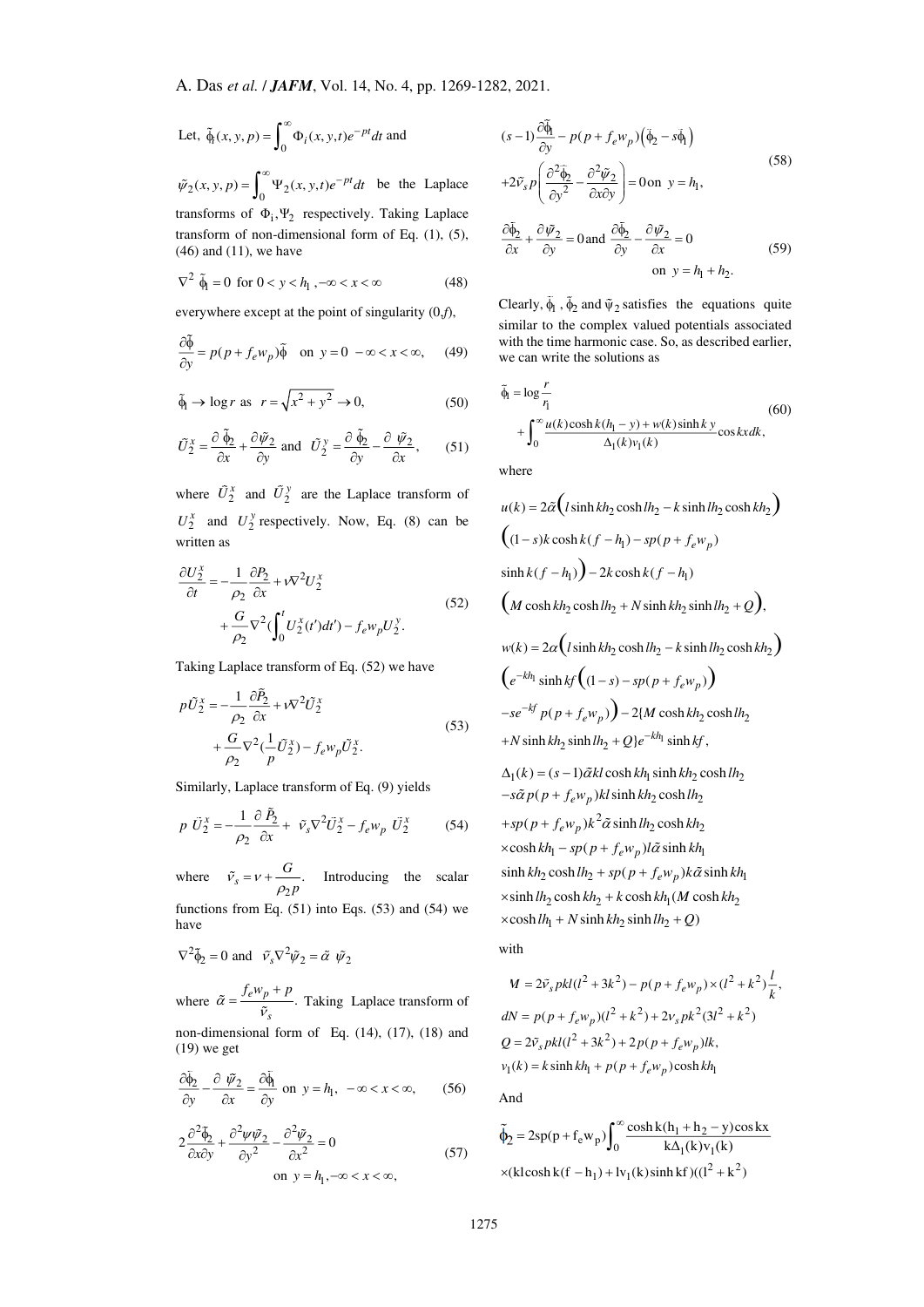$\times \cosh \ln_2 - 2k^2 \cosh \n \ln_2 \right)$ dk – 2sp(p + f<sub>e</sub>w<sub>p</sub>)  $1 + n_2$ 0  $\Delta_1$ (K) $v_1$ + k cosh k(f - h<sub>1</sub>))((l<sup>2</sup> + k<sup>2</sup>) sinh lh<sub>2</sub>  $-2$ kl sinh kh<sub>2</sub>)dk,  $\frac{\sinh k(h_1 + h_2 - y)}{\Delta_1(k)v_1(k)} \cos kx(v(k)\sinh kf)$  $\int_0^\infty \frac{\sinh k(h_1 + h_2 - y)}{\Delta_1(k)v_1(k)} \cos kx(v(k)\sinh k f \qquad (61)$ 

$$
\tilde{\psi}_2 = 2sp(p + f_e w_p) \int_0^\infty \frac{\cosh l(h_1 + h_2 - y)}{\Delta(k)v(k)}
$$
\n
$$
\times \cos kx(k \cosh k(f - h_1) + v(k) \sinh k f)((l^2 + k^2)
$$
\n
$$
\times \sinh l h_2 - 2kl \sinh k h_2) dk - 2sp(p + f_e w_p)
$$
\n
$$
\int_0^\infty \frac{\sinh l(h_1 + h_2 - y)}{\Delta(k)v(k)} \cos kx(k \cosh k(f - h_1))
$$
\n(62)

 $+v(k)$ sinh  $kf$ )(( $l^2 + k^2$ )cosh  $lh_2 - 2k^2 \cosh kh_2$ )dk.  $\Delta$ (k) $v(k)$ 

Therefore, the free surface elevation is given by

$$
\eta_1(x,t) = \frac{1}{2\pi i} \int_{c-i\infty}^{c+i\infty} \int_0^{\infty} \left( 2\alpha (l \sinh kh_2 \cosh lh_2 - k \sinh lh_2 \cosh kh_2) ((1-s)k \cosh k(f - h_1) - sp(p + f_e w_p) \sinh k(f - h_1) \cosh k(f - h_1)) \right)
$$
  
-2k \cosh k(f - h\_1) (M \cosh kh\_2 \cosh lh\_2 \t(63)  
+N \sinh kh\_2 \sinh lh\_2 + Q) 
$$
\frac{(p + f_e w_p) \cosh kh_1 \cos kx}{\Delta(k)v(k)} e^{pt} dp dk
$$

and similarly the expression for  $\eta_2(x, t)$  can be obtained from (18) after taking the Laplace inverse of the potential functions. The integrals arising during the computation are multiple integrals which can be evaluated approximately by the method of steepest-descent (cf. [Jeffreys and Lapwood \(1957\)\)](#page-12-17). Usually the use of the method of steepest-descent for a single integral requires a large parameter in the exponential term of the integrand.

 However, [Jeffreys and Lapwood \(1957\)o](#page-12-17)btained steepest-descent approximations of multiple integrals whose integrands do not necessarily have any large parameter explicitly in the exponential term.

#### **4. NUMERICAL RESULTS**

The roots of the dispersion equation for the wave propagation through mangrove forests with viscoelastic bottom are all complex in nature. Only two roots lie close to the positive real axis which contributes to the propagation of surface and interface waves. The detailed analysis of the position the roots is discussed by Behera *et al*[. \(2018\).](#page-12-4) The outgoing waves at surface and interface are studied for various values of linearising factor, shear modulus of elasticity and kinematic viscosity for different positions of the source. The quantities  $\eta_i$ , x, t, f, v, G,  $f_e$  v have already been non dimensionalised.

All the figures have been drawn taking  $h_1 = 1$ ;  $h_2 = 2.5$ ; *G* = 1.27;  $v = 2$ ;  $f_e = 0.15$ ;  $f = 0.375$ ;

 $t = 5$ . It is to be noted here the non-dimensional value G=1.27 corresponds to a value of  $10^5$  Newton/ $m^2$  and the non-dimensional value  $v = 2$  corresponds to approximately the value of 50  $m^2$ /sec. All the values have been taken as mentioned above unless otherwise stated.



**Fig. 2. Normalized response amplitude in surface and interface modes for different values of n against** *x***.** 

**Case-I**  $(f_e \ll 1)$ 

Figures 2-5 represent  $\eta$  when the presence of mangrove is negligible i.e the factor of drag force is very small. This is the case of a two-layer system with the lower layer as a viscoelastic medium. Figure 2 represents  $\eta$  for various values of  $\nu$ ,  $\nu =0.8, 2$ , 4, 20. It is observed that with the increase of  $\nu$  the height of peak of surface waves increases but height of peak of interface waves decreases. Figure 3 represents the surface mode (Fig.3a) and interface mode (Fig.3b) for different positions of the source. When the source is present nearer to the free surface, it causes waves of greater amplitude. Figure 4 is for different values of *G*. Graphs for *G* = 1.27, 1.9, 2.5, 5 have been drawn here. Greater values of *G* causes greater height of peak at the surface but lesser height of peak at the interface.

The depth of the viscoelastic layer also affects the damping of the waves which can be seen in Fig. 5. When the density of the lower layer is taken to be 1.25 times the density of the water, graphs of free surface elevation have been drawn for  $h_2 = 1.25$ , 1.75, 2.5, 3.75. Figure 4(b) represents the interface mode of the above situation.

Case-II 
$$
(G = 0)
$$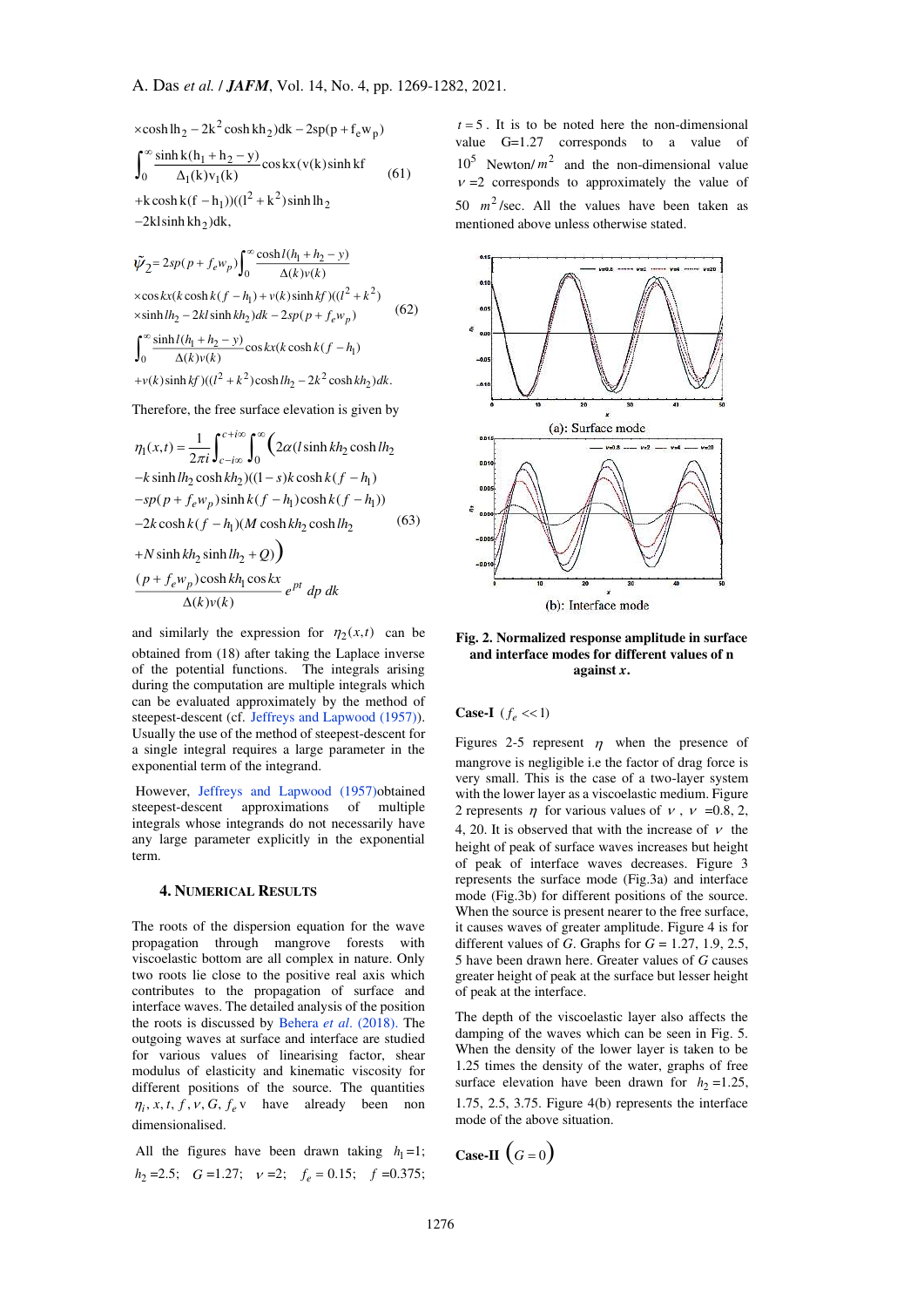

**Fig. 3. Normalized response amplitude in surface and interfacemodes for different values of** *f*  **against** *x***.** 



**Fig. 4. Normalized response amplitude in surface and interface modes for different values of** *G* **against** *x***.** 

Here the lower medium has been taken as a viscous medium instead of a viscoelastic medium. Figure 6 represents waves at surface and interface respectively for non-dimensional  $f=0.125$ , 0.375, 0.625, 0.875. It is observed that when the source is nearer to the free surface the particles nearer to the source are displaced more than the particles at large distances. In fact at a large distance the variations are almost negligible. Figure 7 represents  $\eta_1$  and  $\eta_2$  for



**Fig. 5. Normalized response amplitude in surface and interface modes for different values of** *h***<sup>2</sup> against** *x***.** 



**Fig. 6. Normalized response amplitude in surface**  and interface modes for different values of  $f$ **against** *x***.** 

different values of  $\nu$ , the larger values causes greater height of peak at surface but lesser height of peak at interface. Figure 8 depicts the waves at surface and interface for different values of  $f_e$ . The denser forests prohibit the motion of outgoing waves. Generally, the value of  $f_e$  lies in the interval (0.05, 0.35). The different curves represent the waves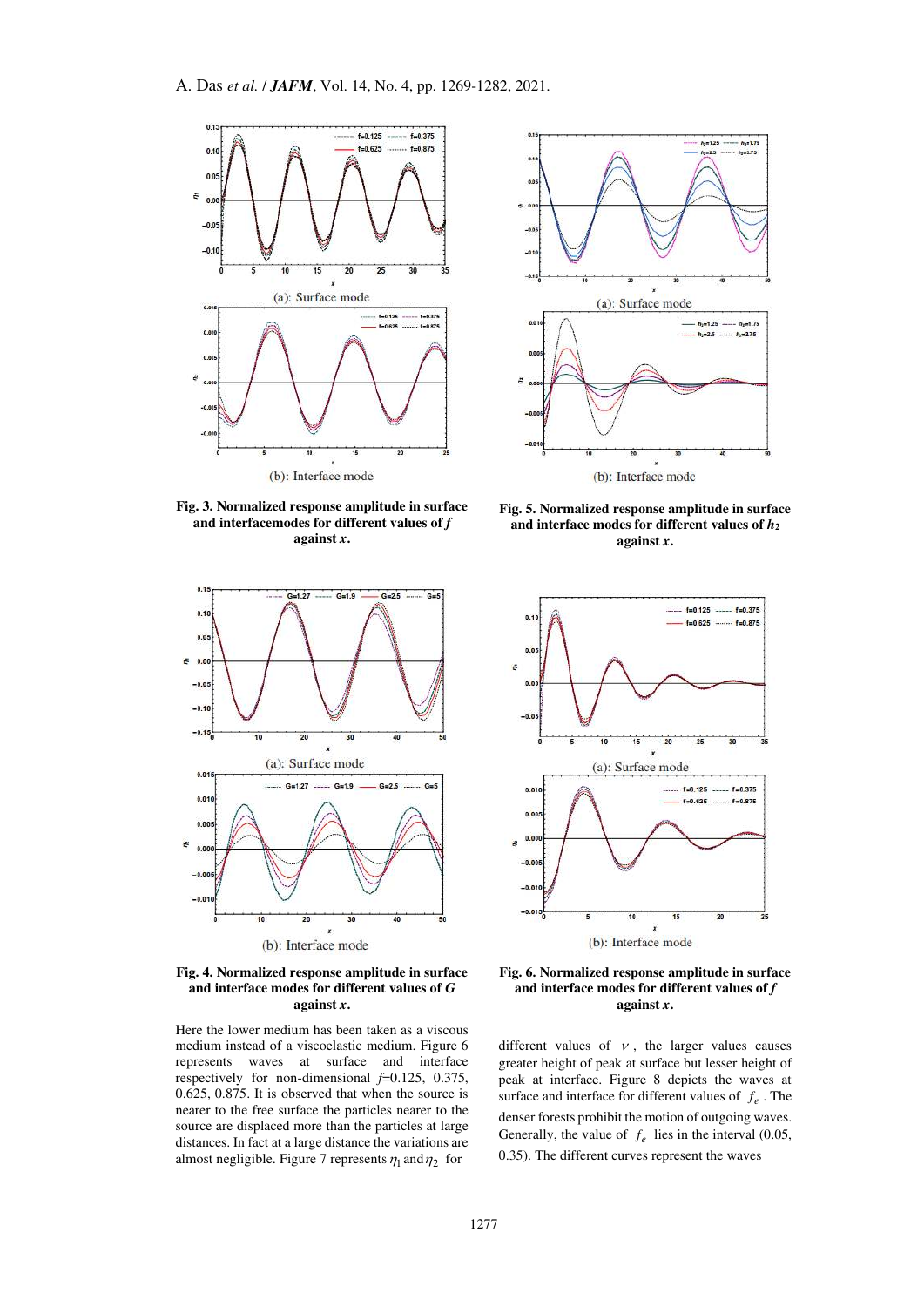

**Fig. 7. Normalized response amplitude in surface and interface modes for different values of n against** *x***.**





for  $f_e = 0.5, 0.15, 0.25, 0.35$ . Increasing values of

 $f_e$  causes the waves to diminish faster.

# **Case-III**

Here the waves at surface and interface have been represented graphically for mangrove forests with



**Fig. 9. Normalized response amplitude in surface and interface modes for different values of n against** *x***.**



**Fig. 10. Normalized response amplitude in surface and interface modes for different values of** *fe* **against** *x***.** 

viscoelastic bed. Figures 9-12 represent  $η<sub>1</sub>$  and  $η<sub>2</sub>$ for variation in different parameters. Figures 9(a) and 9(b) depict  $\eta_1$  and  $\eta_2$  for variation in v. Similar results have been observed. Figure 10 is for different density of forests. Graphs have been drawn for different values of  $f_e$ . Similar to the previous cases Fig. 11 shows that smaller values of *f* causes greater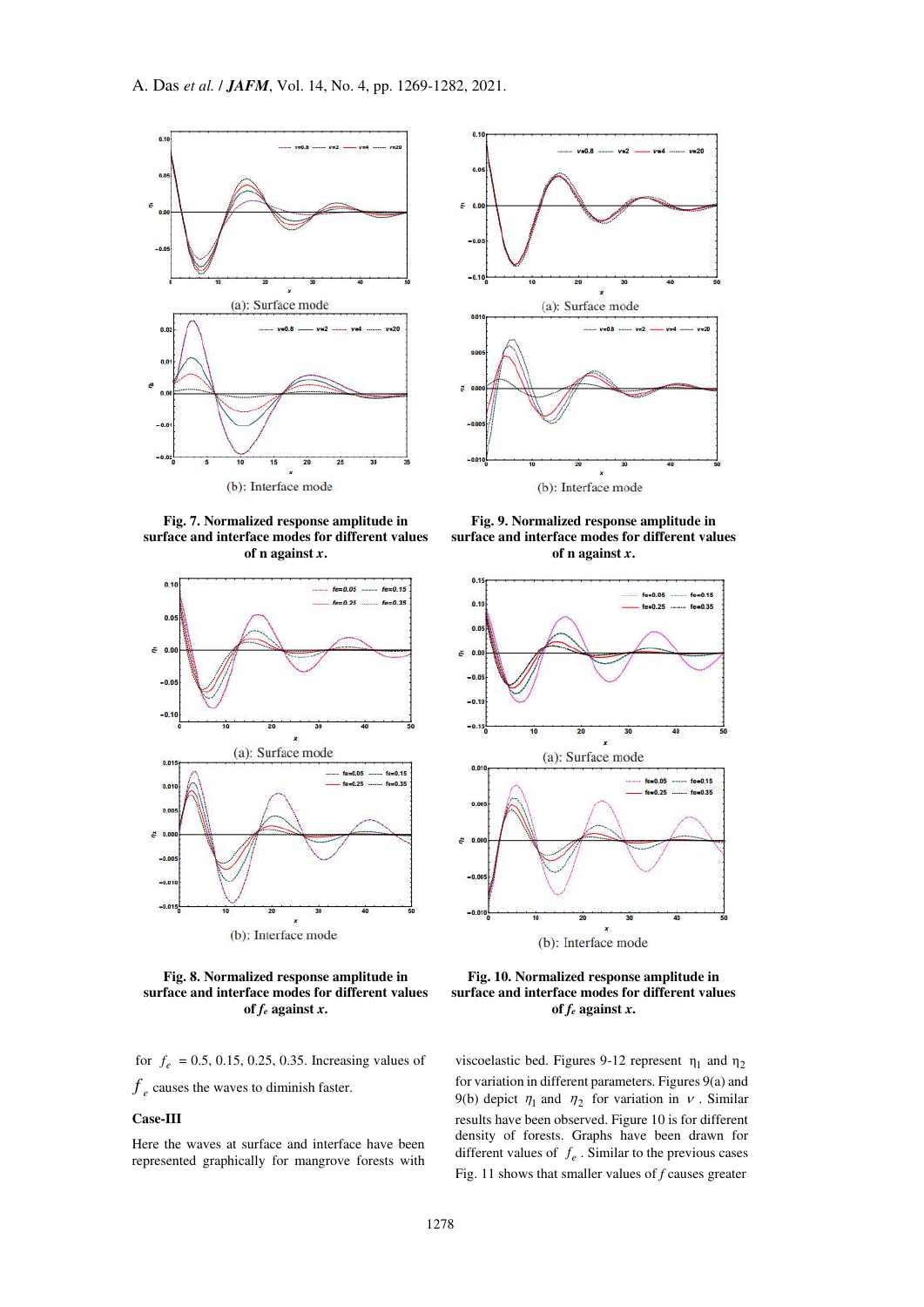

**Fig. 11. Normalized response amplitude in surface and interface modes for different values of** *f* **against** *x***.**



**Fig. 12. Normalized response amplitude in surface and interface modes for different values of** *G* **against** *x.*

 height of peak but at larger distances the waves become similar. Figure 12 shows the effects of variation in *G.*

## **Case-IV**

Here the source is considered to be of impulsive strength. Figure 13 represents the wave profiles for different values of  $f_e$  at  $t = 6$ . It can observed that the effect of the forest density is quite similar to the



**Fig. 13. Normalized response amplitude in surface and interface modes for different values**  of  $f_e$  against  $x$  at t=6.



**Fig. 14. Normalized response amplitude in surface and interface modes for different values of** *fe* **against** *t* **at x=50.**

previous cases i.e the amplitude of the waves gets diminished as the waves gets deeper into the forest. As the density of the forest increases the attenuation rate is much faster. Figure 14 and Fig. 15 depict the variation in the wave amplitude with time. In Fig. 14, the normalized wave amplitudes have been plotted against time for  $x = 50$  and similar plots have been depicted for  $x = 75$  in Fig. 15. Both these figures show the decrease in amplitude with time and the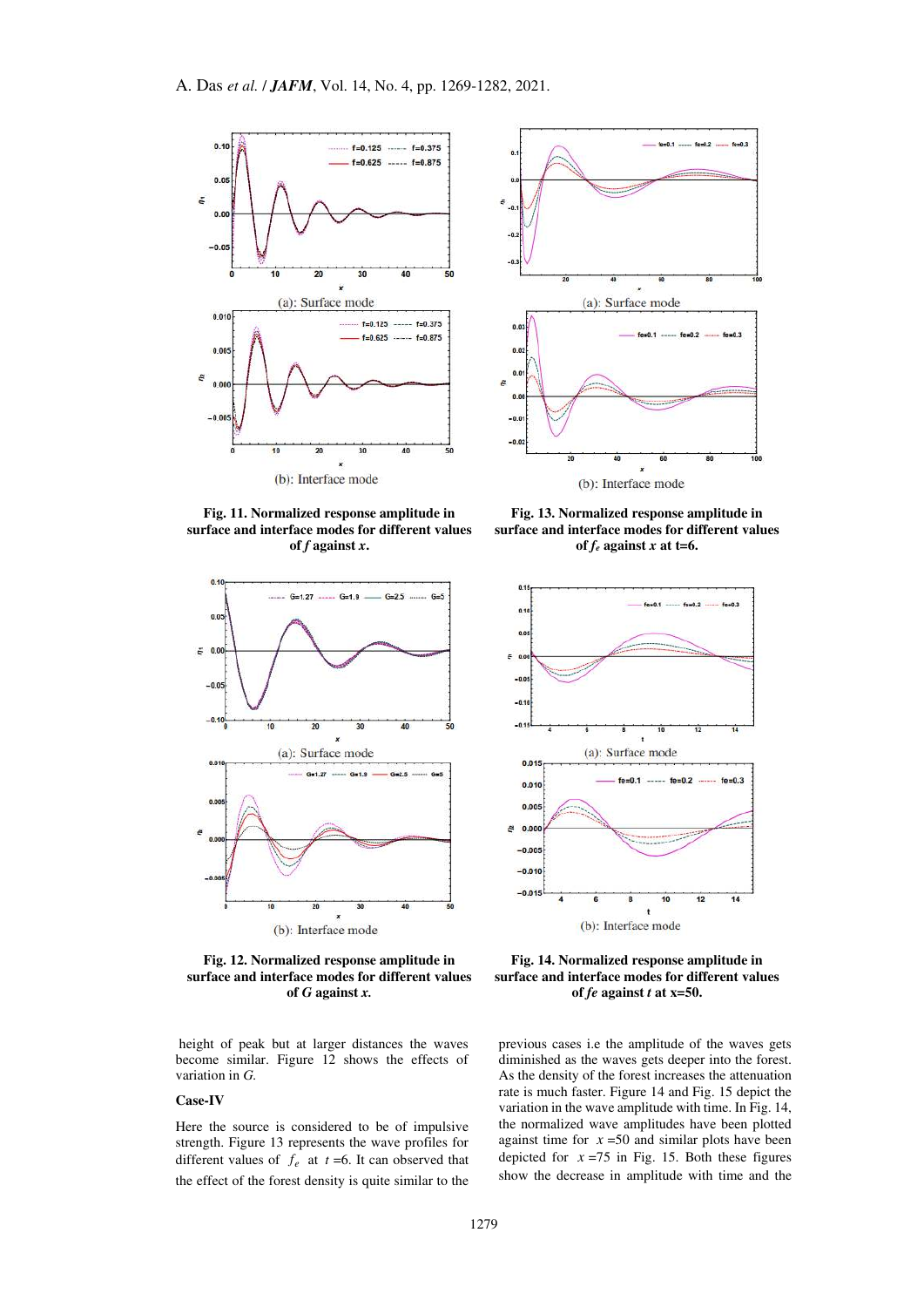rapid decease in amplitude for denser forest over time.

Finally, Fig. 16 represents the amplitude ratio vs kinematic viscosity graph for different values of *G*. In this figure, the values of *G* and  $V$  are taken as dimensional.



(b): Interface mode

**Fig. 15. Normalized response amplitude in surface and interface modes for different values of** *fe* **against** *t* **at x=75.** 



**Fig. 16. Amplitude ratio against kinematic**  viscosity for different values of  $G(V)$  and  $G$  have **dimensional value in this figure).**

## **5. DISCUSSION**

The effects of mangrove trunks and viscoelastic bed on the surface waves and interface waves due to the presence of a line singularity submerged in water is studied here. Since the lower medium is considered

to be viscoelastic the wave at interface is the deformation at the muddy layer.

Numerical computations show that in the absence of mangrove, lower values of shear modulus of elasticity causes waves of lesser amplitude at the surface. As the elasticity increases, value of  $\eta_1$  also increases. These waves are progressive and oscillatory in nature. But at interface an opposite phenomenon has been noticed. In the absence of shear modulus of elasticity the deformation in the lower medium is greater than the case when elasticity is present and for greater value of shear modulus of elasticity the amplitude of the interface wave is decreasing. In the absence of mangroves the position of the source plays a major role for the amplitude of the surface and interface waves. Source nearer to the free surface is creating larger waves relative to the waves generated by a source nearer to the interface. At large distances, the variation is very small, but here we have noticed that for lesser angular frequency this variation for different positions of source point is very small. The effect of kinematic viscosity on the free surface wave in the absence of mangrove is very prominent, the lower viscosity helps the surface wave to damp faster. In the presence of mangrove the effect of damping is more faster. At the interface the effect of viscosity is more prominent. As the viscosity increases, the amplitude is getting smaller and smaller and for very large values of viscosity the deformation is too negligible that it can be considered as almost rigid bottom. In the presence of mangroves the amplitude ratio shows that as the viscosity increases the ratio decreases rapidly because as the viscosity increases the waves at surface has greater amplitude but the interface has lesser amplitude. We also notice that the elastic effects of the bed has similar effect. For higher values of kinematic viscosity the effect of elasticity is not prominent but the for lower viscosity this effect is very significant. The presence of elasticity decreases the amplitude of waves at the interface. In the absence of shear modulus of elasticity as there are no elastic forces to restore the bed to its undisturbed state the waves at the interface have greater amplitude in the absence of elastic forces.

In the case of a body or a number of bodies undergoing small oscillations in fluid medium waves of small amplitudes are generated. If the motion starts initially from rest then it can be assumed to be irrotational and thus it can be described uniquely by a velocity potential. As the motion is of small amplitude the basic equations of linearised theory involving the velocity potential can be assumed to hold good. When a body or a number of bodies are present the resulting motion of the fluid can be described by a series of singularities placed on the body or bodies. These singularities are characterised by their giving rise to velocity potentials which are typical singular solutions of Laplace equation in the neighbourhood of the singularity. For two dimensional problems, these singularities are of logarithmic types or multipole types and for three dimensional problems these are point sources or multipoles. Thus the determination of velocity potentials due to different types of singularities in a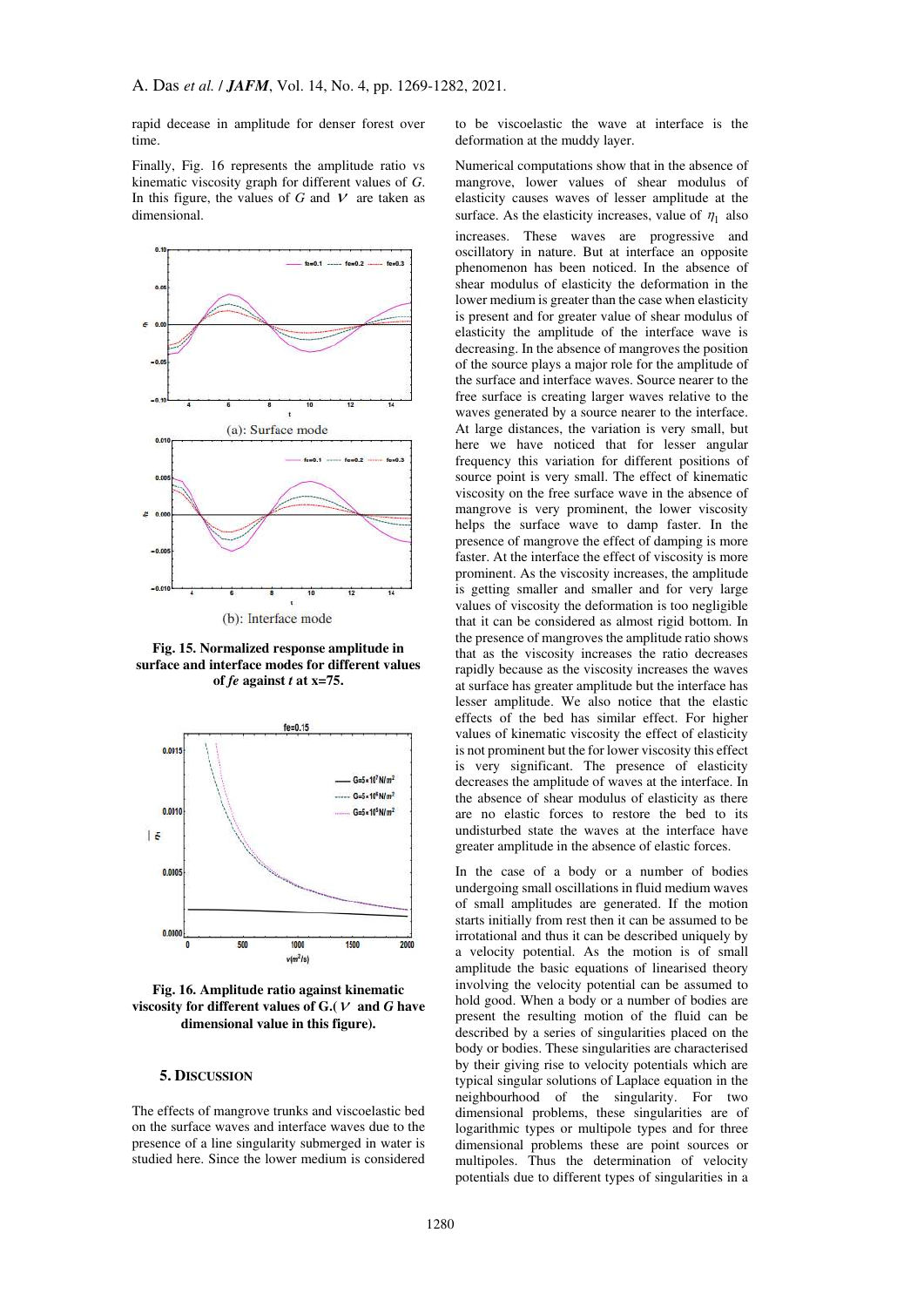fluid medium is of considerable importance and has important application in the mathematical study of many real life physical phenomena describing the wave propagation in ocean. Usually, the ocean is modeled as a fluid medium with a free surface of infinite or finite depth. For a fluid medium with infinite depth or uniform finite depth these potentials are well known (cf. [Thorne \(1953\),](#page-13-0) [Wehausen and](#page-13-3)  [Laitone \(1960\)](#page-13-3)[,Rhodes-Robinson \(1970\).](#page-13-1) For a twofluid medium these were obtained by [Gorgui and](#page-12-18)  [Kassem \(1978\)](#page-12-18)[,Rhodes-Robinson \(1980\),](#page-13-1) [Mandal](#page-13-11)  [\(1981\),](#page-13-11) [Kassem \(1982\).](#page-12-19) However, for mangrove forests modeled as a two-layer fluid with a viscoelastic bed these potentials are yet to be determined. Thus the problem of determination of source potential due to a line source in mangrove forests appears to be quite important both mathematically and physically as it has application in real life physical phenomena involving wave propagation through a medium such as coastal mangroves.

# **ACKNOWLEDGMENTS**

The authors thank the Reviewers for their comments and suggestions to revise the paper in the present form. AD thanks the UGC, India, for providing financial support (File number: F.16-6(DEC. 2016)/2017(NET)), as a research scholar of the University of Calcutta, India. This work is also supported by SERB through the research project No. EMR/2016/005315.

## **REFERENCES**

- <span id="page-12-3"></span>Banerjea, S., P. Rakshit and P. Maiti (2011). On the waves generated due to a line source present in an ocean with an ice cover and a small bottom undulation. *Fluid Dynamics Research* 43, 025506.
- <span id="page-12-4"></span>Behera, H., S. Das and T. Sahoo (2018). Wave propagation through mangrove forests in the presence of a viscoelastic bed. *Wave Motion* 78, 162–175.
- <span id="page-12-8"></span>Brinkman, R. M. (2006). *Wave attenuation in mangrove forests: an investigation through field and theoretical studies*. Ph. D. thesis, James Cook University.
- <span id="page-12-13"></span>Dalrymple, R. A. and P. L. F. Liu (1978). Waves over soft muds: a two-layer fluid model. *Journal of Physical Oceanography* 8, 1121– 1131.
- <span id="page-12-2"></span>Ellingsen, S. Å and P. A. Tyvand (2016). Oscillating line source in a shear flow with a free surface: critical layer-like contributions. *Journal of Fluid Mechanics* 798, 201–231.
- <span id="page-12-0"></span>Faltinsen, O. (1993). *Sea Loads on Ships and Offshore Structures*. Cambridge University Press.
- <span id="page-12-6"></span>Gedan, K. B., M. L. Kirwan, E. Wolanski, E. B. Barbier and B. R. Silliman (2011). The present and future role of coastal wetland vegetation in protecting shorelines: answering recent

challenges to the paradigm. *Climatic Change*  106, 7–29.

- <span id="page-12-18"></span>Gorgui, M. and S. Kassem (1978). On the generation of short internal waves by cylinders oscillating at the surface separating two infinite liquids. *Mathematical Proceedings of the Cambridge Philosophical Society* 83, 481–494.
- <span id="page-12-7"></span>Hadi, S., H. Latief and M. Muliddin (2003). Analysis of surface wave attenuationin mangrove forests. *Journal of Engineering and Technological Sciences* 35, 89–108.
- <span id="page-12-15"></span>Hsiao, S. and O. Shemdin (1980). Interaction of ocean waves with a soft bottom. *Journal of Physical Oceanography* 10, 605–610.
- <span id="page-12-9"></span>Huang, Z., Y. Yao, S. Y. Sim and Y. Yao (2011). Interaction of solitary waves with emergent, rigid vegetation. *Ocean Engineering* 38, 1080– 1088.
- <span id="page-12-11"></span>Irtem, E., N. Gedik, M. S. Kabdasli and N. E. Yasa (2009). Coastal forest effects on tsunami run-up heights. *Ocean Engineering* 36, 313–320.
- <span id="page-12-10"></span>Ismail, H., A. Abd Wahab, and N. E. Alias (2012). Determination of mangrove forest performance in reducing tsunami run-up using physical models. *Natural Hazards* 63, 939–963.
- <span id="page-12-17"></span>Jeffreys, H. and E. Lapwood (1957). The reflexion ofa pulse within a sphere.*Proceedingsof the Royal Society of London. Series A. Mathematical and Physical Sciences* 241, 455– 479.
- <span id="page-12-19"></span>Kassem, S. E. (1982). Multipole expansions for two superposed fluids, each of finite depth. *MathematicalProceedingsof the Cambridge Philosophical Society* 91, 323–329.
- <span id="page-12-5"></span>Kathiresan, K. and N. Rajendran (2005). Coastal mangrove forests mitigated tsunami. *Estuarine, Coastal and Shelf Science* 65, 601–606.
- <span id="page-12-1"></span>Kochin, N. E. (1952). *The two-dimensional problem of the steady oscillations of bodies under the free surface of a heavy incompressible liquid*. Society of Naval Architects and Marine Engineers.
- Kochin, N. E. (1967). *The theory of waves generated by oscillations of a body under the free surface of a heavy incompressible fluid*. Society of Naval Architects and Marine Engineers.
- <span id="page-12-16"></span>Lamb, H. (1932). *Hydrodynamics*. Cambridge University Press.
- Liu, P. L. F. and I. C. Chan (2007). On longwave propagation over a fluid-mud seabed. *Journal of Fluid Mechanics* 579, 467–480.
- <span id="page-12-12"></span>Liu, P. L. F., C. W. Chang, C. C. Mei, P. Lomonaco, F. L. Martin and M. Maza (2015). Periodic water waves through an aquatic forest. *Coastal Engineering* 96, 100– 117.
- <span id="page-12-14"></span>Macpherson, H. (1980).The attenuationof water waves over a non-rigid bed. *Journal of Fluid Mechanics* 97, 721–742.